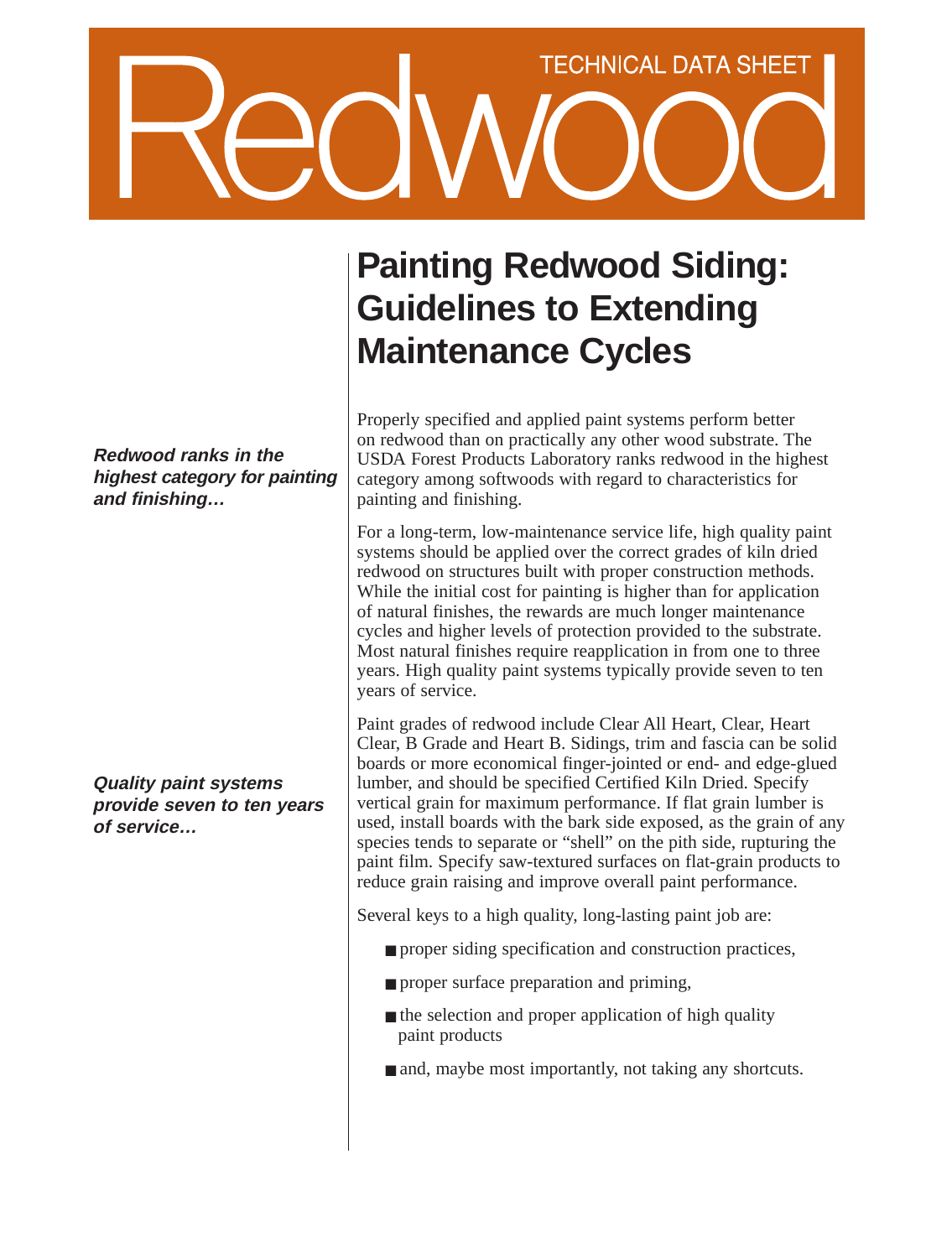## **Priming**

Use one coat of an oil- or alkyd resin-based primer for redwood. Backprime. Prime all ends, edges and sides. As an alternative to oil- or alkyd resin-based primers, use two prime coats of a waterborne "stain-blocking" primer specifically formulated for extractive rich woods. Work primers into the wood with a brush or roller, and allow to dry (according to manufacturer's recommendation) prior to finish coat application.

Do not allow wood to weather in an unprimed state. Weathering at this time reduces the paint-holding quality of the wood surface. If some weathering does occur, clean the wood surface and lightly sand to prepare it for priming and painting.

Protruding fibers on saw-textured surfaces act as channels for moisture, resulting in extractive staining. Brushing a minimum of two coats of primer into saw-textured surfaces assures a continuous, moisture-resistant film. Spray applications do not apply a continuous film on saw-textured surfaces, so they should be followed by thorough back-brushing or back-rolling.

Paint manufacturers recommend application rates for the primer, in terms of square feet of surface covered per gallon. These instructions should be carefully followed. Some painters thin the primer too liberally on the job to extend its coverage per gallon. Avoid this as it reduces the capability of the primer to do its job properly.

If the siding has been prefinished with a paintable water repellent preservative solution, prime it as you would bare wood before applying the top coats.

Some redwood suppliers offer pre-primed sidings, trim and fascia. Pre-primed redwood has considerable advantages over job-site priming. High quality factory-applied prime coats can

| <b>Painting Checklist</b> |                      |
|---------------------------|----------------------|
| Siding                    | <b>Priming</b>       |
| Grade                     | Oil- or Alkyd-Based  |
| Moisture Content          | Coverage Rate        |
| Grain                     | <b>Brush Apply</b>   |
| Texture                   | or Factory Prime     |
| <b>Preparation</b>        | <b>Top Coat</b>      |
| Clean, Dry Surface        | <b>Acrylic Latex</b> |
| <b>Proper Temperature</b> | Coverage Rate        |
| and Weather Conditions    | Number of Coats      |

**Weathering reduces paint holding qualities…**

**Pre-primed redwood offers considerable advantages over job-site priming…**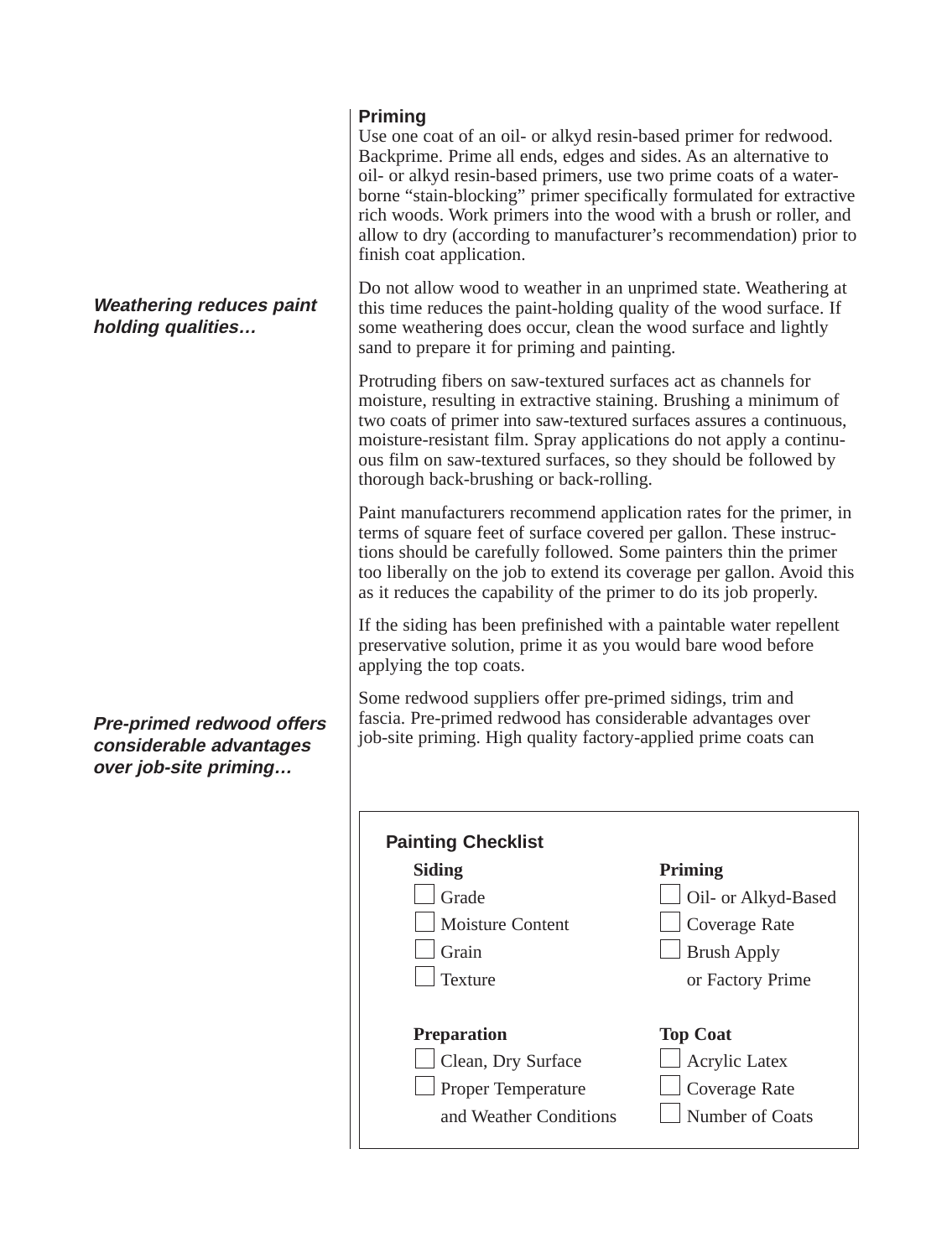seldom be duplicated in the field. Factory application of primers control two of the most important variables which determine paint performance: the characteristics of the wood substrate and the quality and application of the primer. The wood for factory priming is carefully selected, handled and stored prior to priming to ensure a clean, dry surface on which to apply the primer. By controlling application rates carefully, the factory can apply an even primer coat of known thickness. The benefits of factory pre-priming make it the preferred choice whenever possible.

When pre-primed material is cut during field application, the cut ends should be field primed prior to installation. This frequently overlooked step is very important since moisture moves much more rapidly through the end-grain than through the face of wood.

Factory pre-primed surfaces should be painted within 30 days of installation, or dirt, moisture and chalking may prevent bonding and shorten the life of the paint film. If the primed surface is allowed to weather for an extended period of time, clean and reprime the surface prior to topcoat application.

### **Topcoats**

Use two topcoats of a top-quality acrylic latex paint for redwood siding. Acrylic latex paints remain flexible with age, thus stretching and shrinking with the wood and allowing some passage of water vapor. These characteristics prevent the cracking and blistering that sometimes occur with oil- or alkyd resin-based topcoats. Two acrylic latex topcoats over an oil- or alkyd resin-based primer will outlast both oil- and alkyd resin-based topcoats. Acrylic latex topcoats also perform well over water-borne "stain-blocking" primers and factory-applied primers.

Apply topcoats in warm, dry weather, not below 50 degrees F., to wood that is clean and free of dust, dirt, grease and surface moisture from light rain or dew. The old painter's adage, "follow the sun" should be heeded. This means paint any area after the sun has passed overhead so that the sun's rays do not strike the surface during or immediately after the painting. "Following the sun" gives a slower drying rate and a better paint film.

Finish coats or topcoats can be applied to broad surfaces by roller or spray, but brush application is the superior application method, especially for the first coat. Research has indicated that the optimum thickness for the total dry paint coat (primer and two topcoats) is 3.5 to 5.0 mils (1.0 mil equals 0.001"). To avoid future separation between paint coats, the first topcoat should be applied within two weeks of the primer and the second coat within two weeks of the first coat.

**Paint primed surfaces within 30 days for maximum bonding and long life…**

**Use brush application for superior results, especially for first coat…**